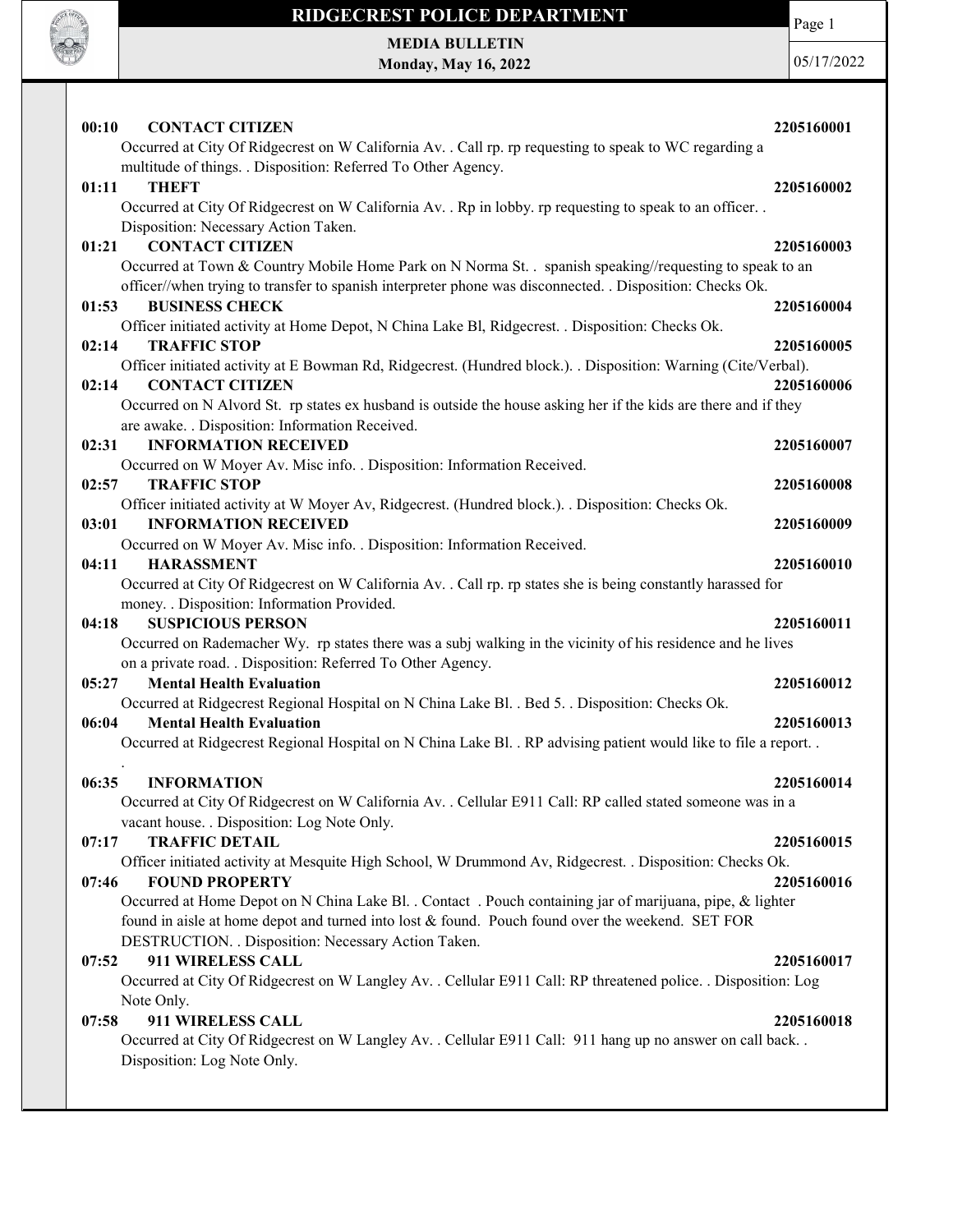

Page 2

MEDIA BULLETIN Monday, May 16, 2022

| 08:09<br><b>WELFARE CHECK</b>                                                                                                                                                                                                                                                                                                               | 2205160019                                                                                     |
|---------------------------------------------------------------------------------------------------------------------------------------------------------------------------------------------------------------------------------------------------------------------------------------------------------------------------------------------|------------------------------------------------------------------------------------------------|
| Occurred at Coldwell Banker Best Realty on N China Lake Bl. . Female on the bench is very sick-wearing a                                                                                                                                                                                                                                    |                                                                                                |
| white long shirt also has a puppy. . Disposition: Checks Ok.                                                                                                                                                                                                                                                                                |                                                                                                |
| 08:09<br>911 HANG UP                                                                                                                                                                                                                                                                                                                        | 2205160020                                                                                     |
| Occurred at City Of Ridgecrest on W California Av. . No answer on call back. . Disposition: Log Note Only.                                                                                                                                                                                                                                  |                                                                                                |
| <b>CONTACT CITIZEN</b><br>08:16                                                                                                                                                                                                                                                                                                             | 2205160021                                                                                     |
| Occurred at City Of Ridgecrest on W California Av. . CALL RP//would like to speak to an officer about a                                                                                                                                                                                                                                     |                                                                                                |
| possible KTP situation. . Disposition: Information Received.                                                                                                                                                                                                                                                                                |                                                                                                |
| <b>MEDICAL AID</b><br>08:17                                                                                                                                                                                                                                                                                                                 | 2205160022                                                                                     |
| Occurred on N Palm Dr. Cellular E911 Call: EMS Request. . Disposition: Referred To Other Agency.                                                                                                                                                                                                                                            |                                                                                                |
| <b>CONTACT CITIZEN</b><br>08:25                                                                                                                                                                                                                                                                                                             | 2205160023                                                                                     |
| Officer initiated activity at Murray Middle School, E Drummond Av, Ridgecrest. Regarding Fire Marshal                                                                                                                                                                                                                                       |                                                                                                |
| Disposition: Information Received.                                                                                                                                                                                                                                                                                                          |                                                                                                |
| <b>WARRANT ARREST</b><br>08:33                                                                                                                                                                                                                                                                                                              | 2205160024                                                                                     |
| Occurred at City Of Ridgecrest on W California Av. . RP IN THE LOBBY-WOULD LIKE TO GET CITED OUT                                                                                                                                                                                                                                            |                                                                                                |
| ON HIS WARRANT                                                                                                                                                                                                                                                                                                                              |                                                                                                |
| SA/Fontillas, RJ 05/16/1987 RM054963A Chg 11364 HS Bail 3k/ RM054963A Chg 11377(A) HS, 602(M) pc Bail                                                                                                                                                                                                                                       |                                                                                                |
| 3k/ RM055251A Chg 11377(A) HS Bail 3k cite and released. . Disposition: Arrest Made.<br><b>CONTACT CITIZEN</b><br>08:38                                                                                                                                                                                                                     | 2205160025                                                                                     |
| Occurred at Ridgecrest Crisis Stabilization Unit on N Chelsea Av. . RP stated she wanted to talk to a SGT about                                                                                                                                                                                                                             |                                                                                                |
| a SA. . Disposition: Log Note Only.                                                                                                                                                                                                                                                                                                         |                                                                                                |
| <b>CONTACT CITIZEN</b><br>08:41                                                                                                                                                                                                                                                                                                             | 2205160026                                                                                     |
| Occurred at Jr's Tires on E Church Av. . Rp states he has footage for P9 to review regarding a case. .                                                                                                                                                                                                                                      |                                                                                                |
|                                                                                                                                                                                                                                                                                                                                             |                                                                                                |
|                                                                                                                                                                                                                                                                                                                                             |                                                                                                |
| Disposition: Information Provided.<br><b>AREA CHECK</b><br>08:43                                                                                                                                                                                                                                                                            | 2205160027                                                                                     |
| Occurred at Ridgecrest Crisis Stabilization Unit on N Chelsea Av. . Rp states 2 subjects who are on 5150 holds<br>just walked out of the building/BMA, dreads, brown shirt, jean shorts/other is a female, scarf on head, black<br>shirt, carrying a large backpack/DOT southbound passed Pita Fresh towards the hotels. . Disposition: Log |                                                                                                |
| Note Only.                                                                                                                                                                                                                                                                                                                                  |                                                                                                |
| <b>FRAUDULENT REPORT</b><br>08:55                                                                                                                                                                                                                                                                                                           |                                                                                                |
| Occurred at City Of Ridgecrest on W California Av. . Rp in the lobby-states she received a fraud check in the                                                                                                                                                                                                                               |                                                                                                |
| mail and wants to make us aware. . Disposition: Information Received.<br>911 WIRELESS CALL<br>09:00                                                                                                                                                                                                                                         |                                                                                                |
| Occurred at City Of Ridgecrest on W California Av. . Cellular E911 Call: No answer on call back. . Disposition:                                                                                                                                                                                                                             |                                                                                                |
| Log Note Only.                                                                                                                                                                                                                                                                                                                              |                                                                                                |
| <b>RUNAWAY/OUT OF CONTROL JUVENILE</b><br>09:04                                                                                                                                                                                                                                                                                             |                                                                                                |
| Occurred on W Las Cruces Ct. RP in the lobby to speak with an Officer. . Disposition: Negative Contact.                                                                                                                                                                                                                                     |                                                                                                |
| 09:06<br><b>ACO CALL</b>                                                                                                                                                                                                                                                                                                                    |                                                                                                |
| Occurred at Dart on N Gold Canyon Dr. . Young brown pitbull puppy running around the preschool                                                                                                                                                                                                                                              |                                                                                                |
| Disposition: Log Note Only.                                                                                                                                                                                                                                                                                                                 |                                                                                                |
| PETTY THEFT REPORT<br>09:07                                                                                                                                                                                                                                                                                                                 |                                                                                                |
| Occurred on S Sunland St. RP found the scooter that was taken from the store. . Disposition: Information                                                                                                                                                                                                                                    |                                                                                                |
| Provided.                                                                                                                                                                                                                                                                                                                                   |                                                                                                |
| <b>Mental Health Evaluation</b><br>09:10                                                                                                                                                                                                                                                                                                    |                                                                                                |
| Occurred on N Palm Dr. Rp states her son just showed up at her house when he is supposed to be at CSU /rp                                                                                                                                                                                                                                   |                                                                                                |
| would like us to pick him up and take him back. . Disposition: Necessary Action Taken.                                                                                                                                                                                                                                                      |                                                                                                |
| <b>PARKING VIOLATION</b><br>09:21<br>Officer initiated activity at S Gordon St, Ridgecrest. . Disposition: Necessary Action Taken.                                                                                                                                                                                                          | 2205160028<br>2205160029<br>2205160031<br>2205160032<br>2205160033<br>2205160034<br>2205160035 |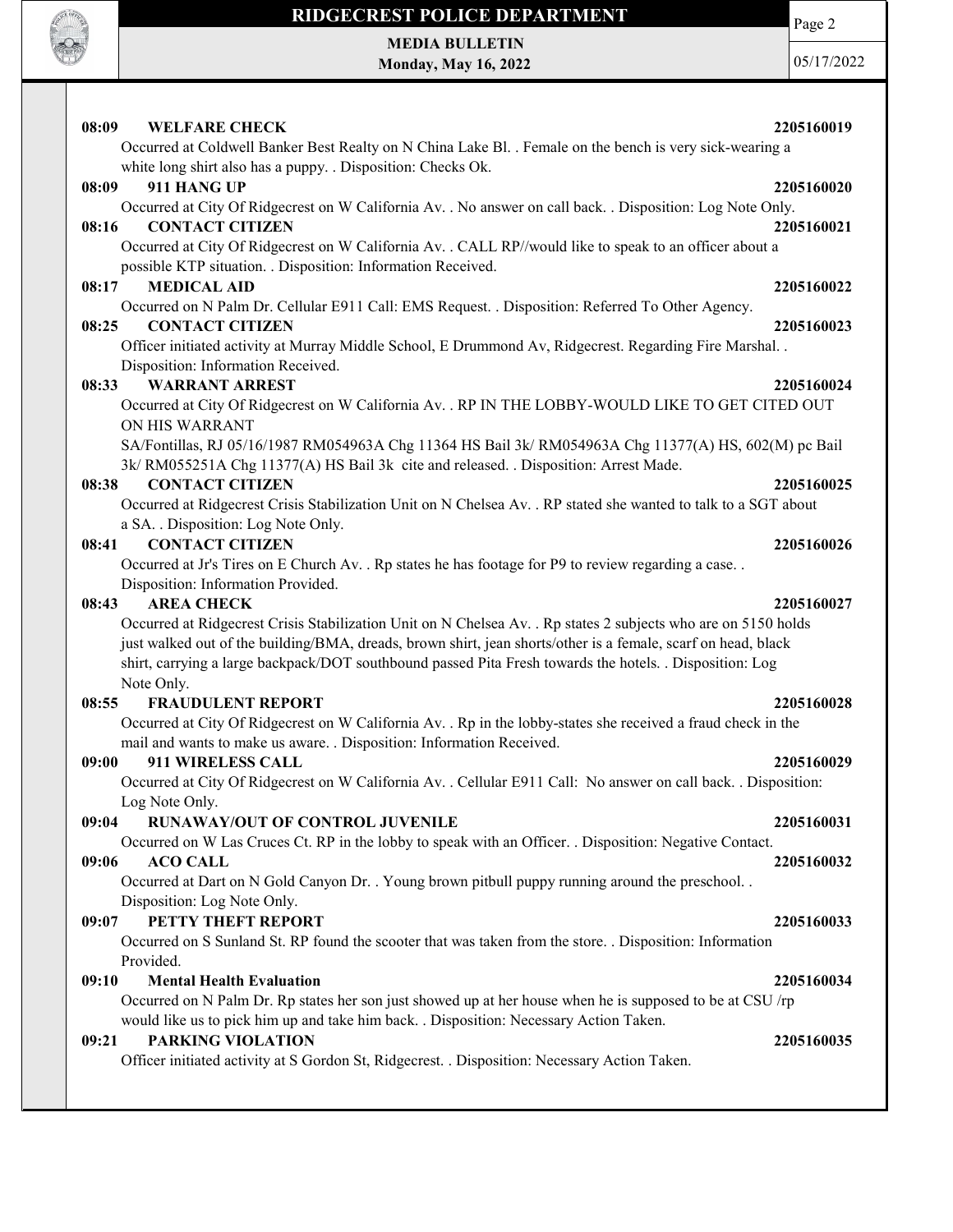

Page 3

MEDIA BULLETIN Monday, May 16, 2022

| <b>CONTACT CITIZEN</b><br>09:23                                                                                               | 2205160036 |
|-------------------------------------------------------------------------------------------------------------------------------|------------|
| Occurred at James Monroe Middle School on W Church Av. Disposition: Necessary Action Taken.                                   |            |
| 09:34<br><b>WELFARE CHECK</b>                                                                                                 | 2205160037 |
| Occurred on N Alvord St. RP stated he is at his home and can not get into their home to check on family inside.               |            |
| . Disposition: Checks Ok.                                                                                                     |            |
| <b>Mental Health Evaluation</b><br>09:51                                                                                      | 2205160038 |
| Officer initiated activity at Burroughs High School, E French Av, Ridgecrest. . Disposition: Necessary Action                 |            |
| Taken.                                                                                                                        |            |
| 09:56<br><b>CODE VIOLATION</b>                                                                                                | 2205160039 |
| Officer initiated activity at N Apache Ln, Ridgecrest. . Disposition: Necessary Action Taken.                                 |            |
| <b>ACO CALL</b><br>09:58                                                                                                      | 2205160040 |
| Occurred on S Sunland St. (Hundred block.) cross street Cherry Lane. RP states dog is barking since very early                |            |
| this morning, but sounds in distress. The house the RP believes it to be coming from doesn't look like there is               |            |
| anyone living in it. . Disposition: Checks Ok.                                                                                |            |
| 10:07<br><b>CODE VIOLATION</b>                                                                                                | 2205160041 |
| Officer initiated activity at N Jacquelyn Ct, Ridgecrest. . Disposition: Warning (Cite/Verbal).                               |            |
| 10:13<br><b>MEDICAL AID</b>                                                                                                   | 2205160042 |
| Occurred at Town & Country Mobile Home Park on N Norma St. . Cellular E911 Call: EMS request. .                               |            |
| Disposition: Referred To Other Agency.                                                                                        |            |
| <b>CONTACT CITIZEN</b><br>10:31                                                                                               | 2205160043 |
| Occurred at City Of Ridgecrest on W California Av. . RP in lobby for property. . Disposition: Necessary Action<br>Taken.      |            |
| 10:33<br><b>DOMESTIC DISTURBANCE</b>                                                                                          | 2205160044 |
| Occurred at Jr's Tires on E Church Av. . called the shop and stated "im going to come over there and take care                |            |
| of you"/rp would like an officer to respond to the shop                                                                       |            |
| DVIR between Martin Hernandez and Sandi Huerta/No Children/Cohab/Arguing over vehicle and relationship.                       |            |
| . Disposition: Report Taken.                                                                                                  |            |
| <b>CONTACT CITIZEN</b><br>10:36                                                                                               | 2205160045 |
| Occurred at Marshall's #1238 on N China Lake Bl. . RP STATES THAT WFA/ELDERLY/GRAY HAIR IS                                    |            |
| DEFECATING ON THE SIDE OF MARSHALL'S AND COLDWELL BANKER BUILDING. . Disposition:                                             |            |
| Necessary Action Taken.                                                                                                       |            |
| 11:03<br><b>WELFARE CHECK</b>                                                                                                 | 2205160046 |
| Occurred on S Richmond Rd. (Hundred block.)                                                                                   |            |
| Cellular E911 Call: RP stated she heard a female yelling at her children on S. Richmond Rd. Unknown address.                  |            |
| RP was advised by CPS to call 9-1-1. . Disposition: Unable To Locate.                                                         |            |
| <b>CODE VIOLATION</b><br>11:32                                                                                                | 2205160047 |
| Officer initiated activity at S Gemstone St, Ridgecrest. . Disposition: Report Taken.                                         |            |
| <b>BURGLARY ALARM</b><br>11:35                                                                                                | 2205160048 |
| Occurred on W Iowa Av. Residental no contact on call back from alarm. . Disposition: Checks Ok.                               |            |
| <b>WELFARE CHECK</b><br>11:37                                                                                                 | 2205160049 |
| Occurred at Motel 6 on E Ridgecrest Bl. . RP requesting WELCK RP would like a call back after WELCK was                       |            |
| done. . Disposition: Checks Ok.                                                                                               |            |
| <b>BURGLARY ALARM</b><br>11:53                                                                                                | 2205160050 |
| Occurred at Clarion on N China Lake Bl. Disposition: Checks Ok.                                                               |            |
| PRIVATE PROPERTY TC<br>11:54                                                                                                  | 2205160051 |
| Occurred at City Of Ridgecrest on W California Av. . Silver camry. . Disposition: Necessary Action Taken.                     |            |
| <b>MEDICAL AID</b><br>12:05<br>Occurred on W Haloid Av. Cellular E911 Call: Med aid. . Disposition: Referred To Other Agency. | 2205160052 |
|                                                                                                                               |            |
|                                                                                                                               |            |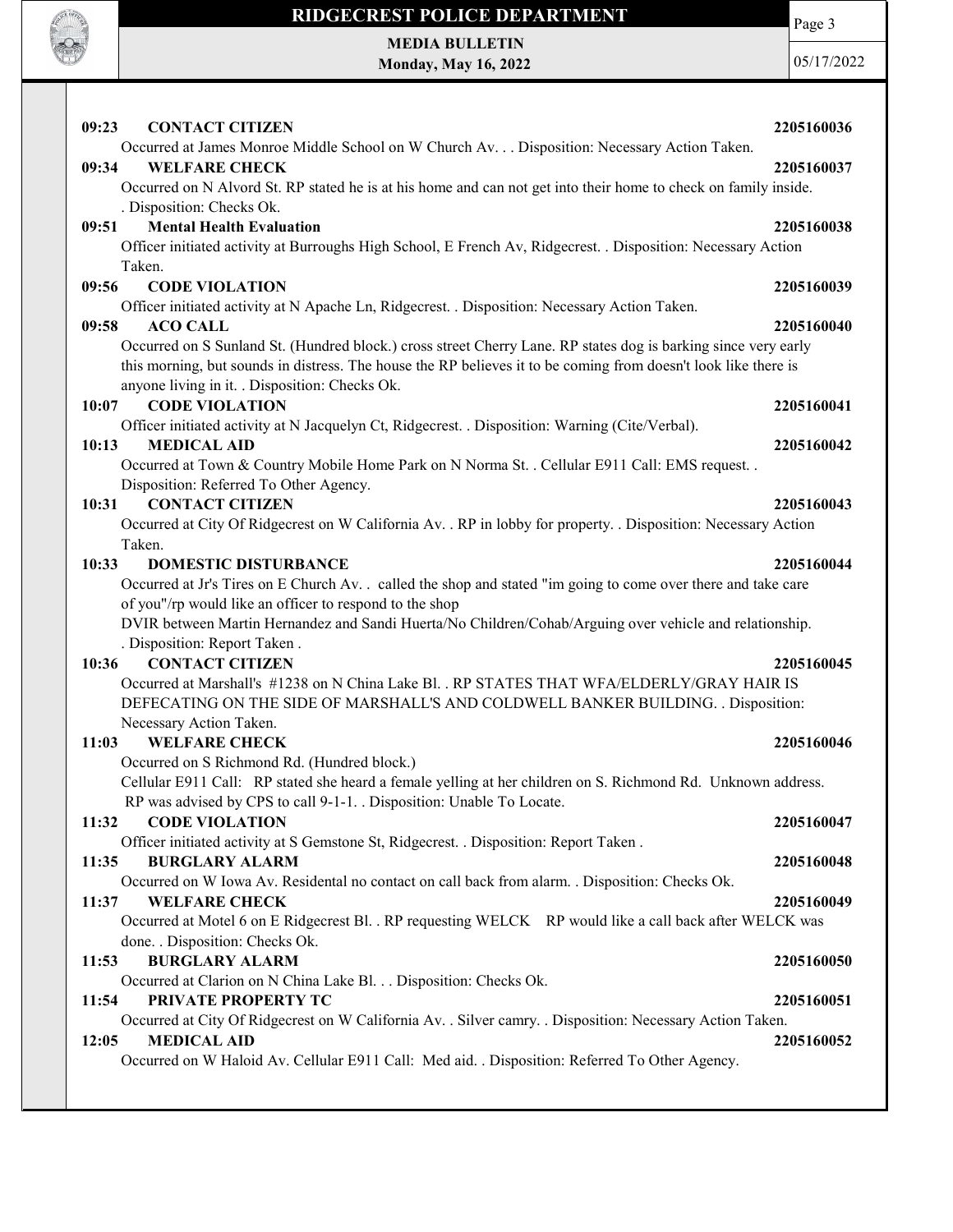

#### RIDGECREST POLICE DEPARTMENT MEDIA BULLETIN

Monday, May 16, 2022

Page 4

| 12:06<br>PETTY THEFT REPORT<br>Occurred on N Meadowview Ln. RP requesting contact via 21- mail from his mailbox was taken sometime this                                                                                                                                                                                          | 2205160053 |
|----------------------------------------------------------------------------------------------------------------------------------------------------------------------------------------------------------------------------------------------------------------------------------------------------------------------------------|------------|
| weekend. . Disposition: Log Note Only.                                                                                                                                                                                                                                                                                           |            |
| <b>GTA RECOVERY</b><br>12:23                                                                                                                                                                                                                                                                                                     | 2205160054 |
| Officer initiated activity at W Ward Av, Ridgecrest. 22-1602 GTA RECOVERY                                                                                                                                                                                                                                                        |            |
| 22-1604 SEARCH WARRANT                                                                                                                                                                                                                                                                                                           |            |
| SA/Tatham-Mathews, Dillion Von 08/16/98 Chgs/HS 11378; PC 496D; PC 487; PC 460(A); PC 496A booked<br>Mojave. . Disposition: Arrest Made.                                                                                                                                                                                         |            |
| <b>ACO CALL</b><br>12:24                                                                                                                                                                                                                                                                                                         | 2205160055 |
| Occurred on S Gateway Bl. ACO to follow up-rp reporting that the neighbors to the south of him have 2<br>German shepherds that have broken through the fence multiple times and they are aggressive when they do/rp<br>would like ACO to talk to the owner to possibly fix the situation. . Disposition: Animal Control Handled. |            |
| 12:30<br><b>CONTACT CITIZEN</b>                                                                                                                                                                                                                                                                                                  | 2205160056 |
| Occurred at City Of Ridgecrest on W California Av. . Rp in the lobby-states that is violating a court order and<br>has attempted to contact her. . Disposition: Information Received.                                                                                                                                            |            |
| 12:38<br><b>CODE VIOLATION</b>                                                                                                                                                                                                                                                                                                   | 2205160057 |
| Officer initiated activity at N Apache Ln, Ridgecrest. . Disposition: Report Taken.                                                                                                                                                                                                                                              |            |
| 12:49<br><b>ACO CALL</b>                                                                                                                                                                                                                                                                                                         | 2205160058 |
| Occurred on E Heatherglen Dr. Rp states there is an injured/sick cat in her yard, rp states it wont move and is                                                                                                                                                                                                                  |            |
| worried it might pass away due to the heat. . Disposition: Animal Control Handled.                                                                                                                                                                                                                                               |            |
| <b>SUICIDAL SUBJECT</b><br>12:51                                                                                                                                                                                                                                                                                                 | 2205160059 |
| Occurred at Motel 6 on E Ridgecrest Bl. Disposition: Checks Ok.                                                                                                                                                                                                                                                                  |            |
| 12:52<br><b>AREA CHECK</b>                                                                                                                                                                                                                                                                                                       | 2205160060 |
| Occurred at Ridgecrest Crisis Stabilization Unit on N Chelsea Av. Disposition: Gone Prior to Arrival.                                                                                                                                                                                                                            |            |
| 12:58<br><b>WELFARE CHECK</b>                                                                                                                                                                                                                                                                                                    | 2205160061 |
| Occurred at Coldwell Banker Best Realty on N China Lake Bl. . Rp states homeless woman is going around the<br>area causing a scene, talking to herself. . Disposition: Information Provided.                                                                                                                                     |            |
| 13:02<br><b>ABANDONED VEHICLE</b>                                                                                                                                                                                                                                                                                                | 2205160062 |
| Occurred on W Moyer Av. rp states car has been there for a while and is partially blocking the driveway/rp<br>states the vehicle looks damaged. . Disposition: Necessary Action Taken.                                                                                                                                           |            |
| 13:05<br><b>EMBEZZLED VEHICLE</b>                                                                                                                                                                                                                                                                                                | 2205160063 |
| Occurred at American Dream Auto Sales on E Ridgecrest Bl. . rp states renter hasnt returned the vehicle. .<br>Disposition: Information Provided.                                                                                                                                                                                 |            |
| <b>CONTACT CITIZEN</b><br>13:18                                                                                                                                                                                                                                                                                                  | 2205160064 |
| Occurred at Ridgecrest Crisis Stabilization Unit on N Chelsea Av. . RP would like contact in regards to stolen                                                                                                                                                                                                                   |            |
| items. . Disposition: Necessary Action Taken.                                                                                                                                                                                                                                                                                    |            |
| <b>CONTACT CITIZEN</b><br>13:19                                                                                                                                                                                                                                                                                                  | 2205160065 |
| Occurred at City Of Ridgecrest on W California Av. . RP IN THE LOBBY-states he is being scammed and would<br>like to talk to an officer. . Disposition: Information Provided.                                                                                                                                                    |            |
| <b>TERRORIST THREATS</b><br>13:22                                                                                                                                                                                                                                                                                                | 2205160066 |
| Occurred at Ridgecrest Crisis Stabilization Unit on N Chelsea Av. . rp states subject is currently yelling at staff<br>and threatening them because they wont give her meds /subject is inside the facility. . Disposition: Duplicate<br>Call Entered.                                                                           |            |
| <b>MISUSE OF 9-1-1</b><br>13:25                                                                                                                                                                                                                                                                                                  | 2205160067 |
| Occurred at Ridgecrest Crisis Stabilization Unit on N Chelsea Av. . RP calling 9-1-1 repeatedly for issues                                                                                                                                                                                                                       |            |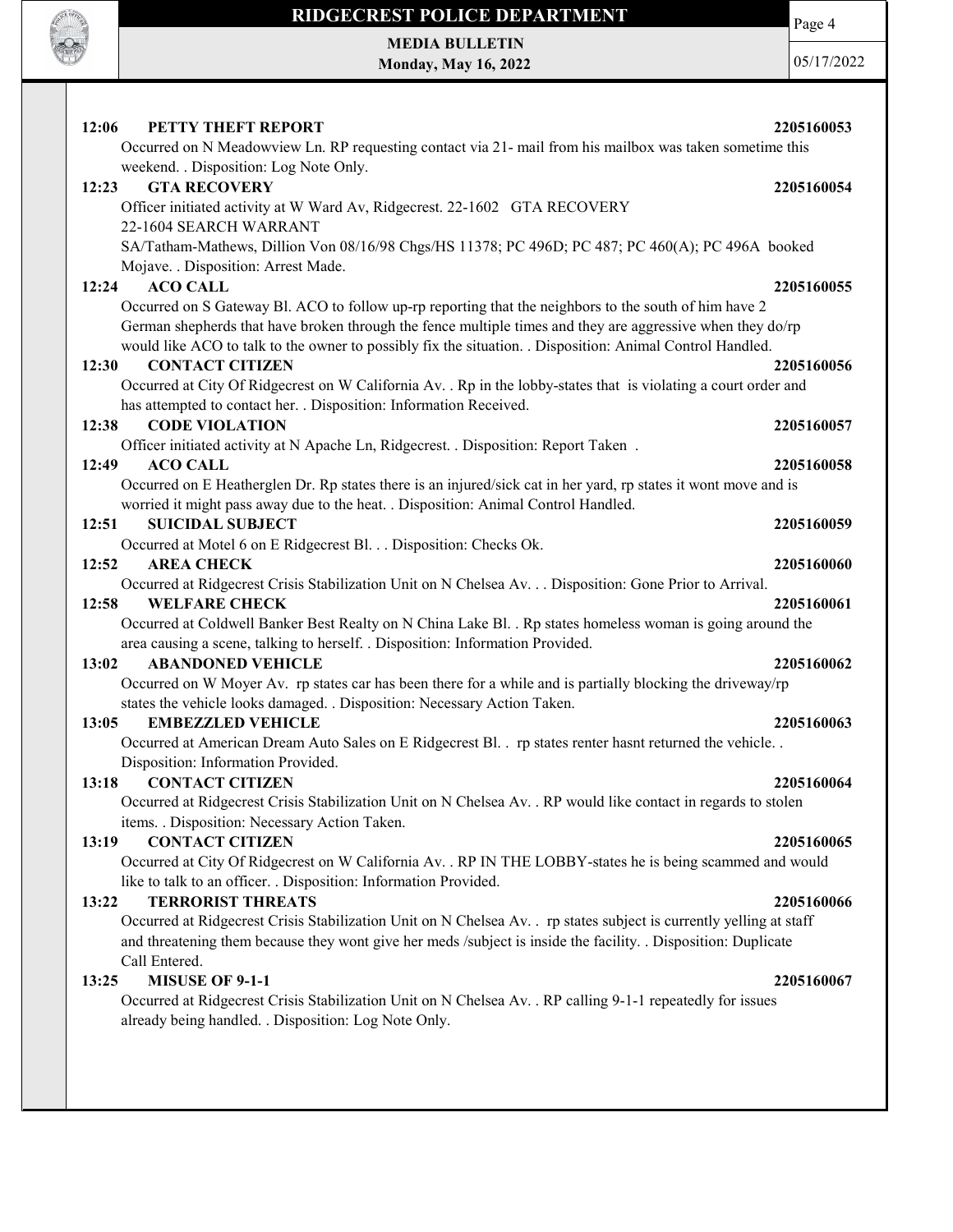

Page 5

MEDIA BULLETIN Monday, May 16, 2022

| <b>FRAUDULENT REPORT</b><br>13:42<br>Occurred at City Of Ridgecrest on W California Av. . Rp in the lobby-would like to talk to an officer about a                                                                                                              | 2205160068 |
|-----------------------------------------------------------------------------------------------------------------------------------------------------------------------------------------------------------------------------------------------------------------|------------|
| check she received. . Disposition: Information Provided.<br><b>H&amp;S VIOLATION</b><br>13:43                                                                                                                                                                   | 2205160069 |
| Occurred at College Heights Apartments on S College Heights Bl. Disposition: Counselled.                                                                                                                                                                        |            |
| <b>CONTACT CITIZEN</b><br>13:48                                                                                                                                                                                                                                 | 2205160070 |
| Officer initiated activity at Murray Middle School, E Drummond Av, Ridgecrest. . Disposition: Warning                                                                                                                                                           |            |
| (Cite/Verbal).                                                                                                                                                                                                                                                  |            |
| <b>HARASSMENT</b><br>13:50                                                                                                                                                                                                                                      | 2205160071 |
| Occurred on S Fire Opal St. RP says her ex is harassing her -RP is in the lobby requesting to speak with an<br>Officer. . Disposition: Information Received.                                                                                                    |            |
| <b>MEDICAL AID</b><br>14:07                                                                                                                                                                                                                                     | 2205160072 |
| Occurred at Ridgecrest Crisis Stabilization Unit on N Chelsea Av. . EMS request. . Disposition: Referred To                                                                                                                                                     |            |
| Other Agency.                                                                                                                                                                                                                                                   |            |
| 14:11<br><b>CIVIL PROBLEM</b>                                                                                                                                                                                                                                   | 2205160073 |
| Occurred at College Heights Apartments on S College Heights Bl. . Rp states that the neighbor is smoking                                                                                                                                                        |            |
| marijuana in their own apartment and the smell is coming into rps apartment and it is bothersome/rp states she<br>already contacted the landlord/rp would us to talk to the neighbor and to contact her (rp) as well. . Disposition:<br>Duplicate Call Entered. |            |
| <b>DETAIL</b><br>14:13                                                                                                                                                                                                                                          | 2205160074 |
| Officer initiated activity at Tennis Courts, E French Av, Ridgecrest. . Disposition: Checks Ok.                                                                                                                                                                 |            |
| PRIVATE PROPERTY TOW<br>14:13                                                                                                                                                                                                                                   | 2205160075 |
| Occurred on N La Paloma St. Both plates are missing. . Disposition: Log Note Only.                                                                                                                                                                              |            |
| <b>MISC COUNTER CALL</b><br>14:29                                                                                                                                                                                                                               | 2205160076 |
| Occurred at City Of Ridgecrest on W California Av. . Has questions about a traffic ticket he received. .                                                                                                                                                        |            |
| Disposition: Information Provided.<br><b>290 REGISTRANT</b><br>14:30                                                                                                                                                                                            | 2205160077 |
| Occurred at City Of Ridgecrest on W California Av. . COA. . Disposition: Necessary Action Taken.                                                                                                                                                                |            |
| 14:55<br><b>WELFARE CHECK</b>                                                                                                                                                                                                                                   | 2205160078 |
| Occurred on N Mono St. WMA looks ill-was walking very slowly then sat down on the side of the road- his                                                                                                                                                         |            |
| face is very red. . Disposition: Gone Prior to Arrival.                                                                                                                                                                                                         |            |
| <b>CONTACT CITIZEN</b><br>15:20                                                                                                                                                                                                                                 | 2205160079 |
| Occurred at City Of Ridgecrest on W California Av. . CALL RP/requesting WC regarding a fundraiser and other<br>questions she has. . Disposition: Information Provided.                                                                                          |            |
| 15:23 UNKNOWN INJURY TC                                                                                                                                                                                                                                         | 2205160080 |
| Occurred at S China Lake Bl/S Mahan St. Cellular E911 Call: Service Class: WPH2 Dodge Charger flipped and                                                                                                                                                       |            |
| is in dirt. . Disposition: Assisted.                                                                                                                                                                                                                            |            |
| <b>FOUND PROPERTY</b><br>15:23                                                                                                                                                                                                                                  | 2205160081 |
| Occurred at Home Depot on N China Lake Bl. . Found phone. . Disposition: Necessary Action Taken.<br><b>WELFARE CHECK</b><br>15:51                                                                                                                               | 2205160082 |
| Check welfare of juvenile posting on social media. . Disposition: Checks Ok.<br>Occurred on W Church Av.                                                                                                                                                        |            |
| <b>MEDICAL AID</b><br>16:24                                                                                                                                                                                                                                     | 2205160083 |
| Occurred on S Rancho St. Cellular E911 Call: Service Class: WPH2<br>Med Transport. . Disposition: Referred To                                                                                                                                                   |            |
| Other Agency.                                                                                                                                                                                                                                                   |            |
| 16:36<br><b>WARRANT SERVICE</b>                                                                                                                                                                                                                                 | 2205160084 |
| Occurred at City Of Ridgecrest on W California Av. Disposition: Report Taken .                                                                                                                                                                                  |            |
| PROPERTY DAMAGE ONLY TC<br>16:58                                                                                                                                                                                                                                | 2205160085 |
| Occurred at E Ridgecrest Bl/S Gemstone Dr. VEH VS MOTORCYCLE/VEHICLES OUT OF ROADWAY/NO                                                                                                                                                                         |            |
| INJURIES. . Disposition: Duplicate Call Entered.                                                                                                                                                                                                                |            |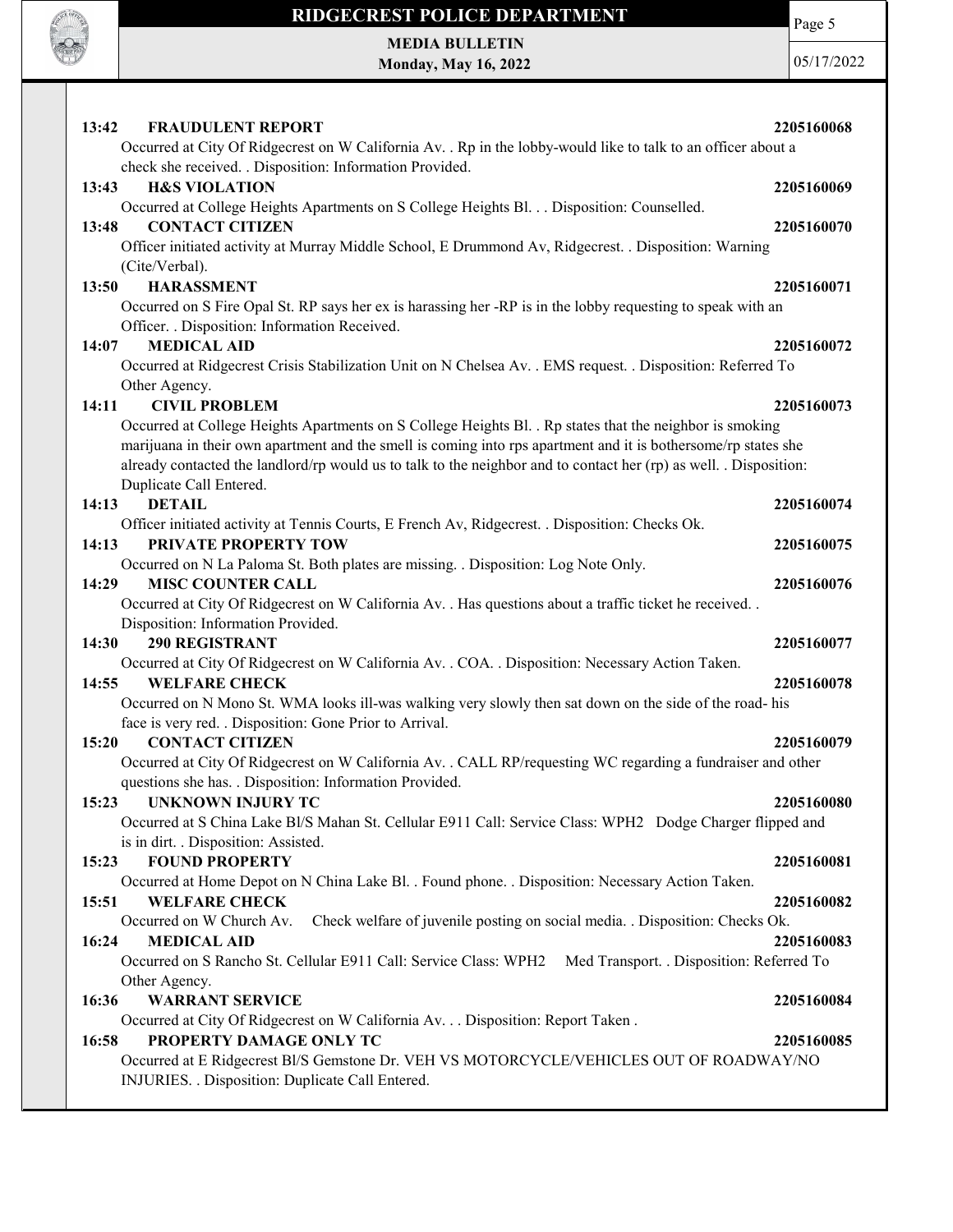

Page 6

MEDIA BULLETIN Monday, May 16, 2022

| 17:01 | <b>RECKLESS VEHICLE</b>                                                                                                      | 2205160086 |
|-------|------------------------------------------------------------------------------------------------------------------------------|------------|
|       | Occurred on S Sunland St. (Hundred block.) DRIVING SB IN NB LANES. LAST SEEN EB ON COMMERCIAL                                |            |
|       | 4D BLK W WHI MESSY SPRAY PAINT AND RIGHT FRONT FENDER IS MAROON. . Disposition: Gone Prior                                   |            |
|       | to Arrival.                                                                                                                  |            |
| 17:06 | PROPERTY DAMAGE ONLY TC                                                                                                      | 2205160087 |
|       | Occurred on E Ridgecrest Bl. (Hundred block.) Cellular E911 Call: Service Class: WPH2 M/C hit by whi van. .                  |            |
|       | Disposition: Report Taken.                                                                                                   |            |
| 17:13 | <b>CIVIL PROBLEM</b>                                                                                                         | 2205160088 |
|       | Occurred at City Of Ridgecrest on W California Av. . Ex will not tell RP where her toddler daughter is. .                    |            |
|       | Disposition: Civil Problem.                                                                                                  |            |
| 17:31 | <b>VANDALISM REPORT</b>                                                                                                      | 2205160090 |
|       | Occurred on W Robertson Av. Storage unit kicked in. Nothing known to be missing. . Disposition: Necessary                    |            |
|       | Action Taken.                                                                                                                |            |
| 17:33 | <b>KEEP THE PEACE</b>                                                                                                        | 2205160091 |
|       | Occurred on W Graaf Av. KTP req'd. RP in a UHaul truck and blk SUV, to gather belongings. . Disposition:                     |            |
| 17:38 | Peace Kept.<br>911 HANG UP                                                                                                   | 2205160092 |
|       | Occurred on S Gordon St. . Disposition: Necessary Action Taken.                                                              |            |
| 18:05 | <b>ASSIST OTHER DEPARTMENT</b>                                                                                               | 2205160093 |
|       | Occurred at Ridgecrest Crisis Stabilization Unit on N Chelsea Av. . Rp states subj that is on a hold has                     |            |
|       | left//subj took off through the desert toward OMNI and possibly going to residence. . Disposition: Necessary                 |            |
|       | Action Taken.                                                                                                                |            |
| 18:13 | PRISONER TRANSPORT                                                                                                           | 2205160094 |
|       | Occurred at City Of Ridgecrest on W California Av. . 22-1602. . Disposition: Necessary Action Taken.                         |            |
| 18:17 | <b>DOMESTIC DISTURBANCE</b>                                                                                                  | 2205160095 |
|       | Occurred on W Ward Av. rp in lobby. rp states is threatening him and he would like something done about it.                  |            |
|       | rp stated that subj is no longer onscene                                                                                     |            |
|       | DVIR between Ryan Saylors and Jessica Cambron/prior dating/non cohab/children in common/arguing over                         |            |
|       | child support. . Disposition: Domestic Violence Documentation.                                                               |            |
| 18:45 | <b>UNWANTED SUBJECT</b>                                                                                                      | 2205160096 |
|       | Occurred on N Downs St. Rp states there is a female in the bathroom and will not leave. rp states female is                  |            |
|       | possibly using HS in there. . Disposition: Warning (Cite/Verbal).                                                            |            |
| 18:58 | <b>SUSPICIOUS CIRCUMSTANCES</b>                                                                                              | 2205160097 |
|       | Occurred on W Ward Av. Anon rp states there are people at the residence that are destroying the property                     |            |
|       | Disposition: Checks Ok.                                                                                                      |            |
| 19:10 | <b>BRANDISHING A WEAPON</b>                                                                                                  | 2205160098 |
|       | Occurred at Skate Park on E French Av. . rp states another juv pulled a knife on his son//11-12 yo                           |            |
|       | blk/jeans/white shoes running toward leroy jackson. . Disposition: Counselled.                                               |            |
| 19:10 | <b>MEDICAL AID</b>                                                                                                           | 2205160099 |
|       | Occurred on W Vulcan Av. ambulance request. . Disposition: Referred To Other Agency.                                         |            |
| 19:54 | <b>CITIZEN ASSIST</b>                                                                                                        | 2205160100 |
|       | Officer initiated activity at E California Av, Ridgecrest. (Hundred block.) disabled wheelchair. . Disposition:<br>Assisted. |            |
| 20:03 | <b>INFORMATION</b>                                                                                                           | 2205160101 |
|       | Occurred at City Of Ridgecrest on W California Av. . rp states she received a call from one of her clients and               |            |
|       | he advised her that he is out in inyokern or somewhere near inyokern. rp states client told her that he is not               |            |
|       | able to get through to 911. . Disposition: Referred To Other Agency.                                                         |            |
|       |                                                                                                                              |            |
|       |                                                                                                                              |            |